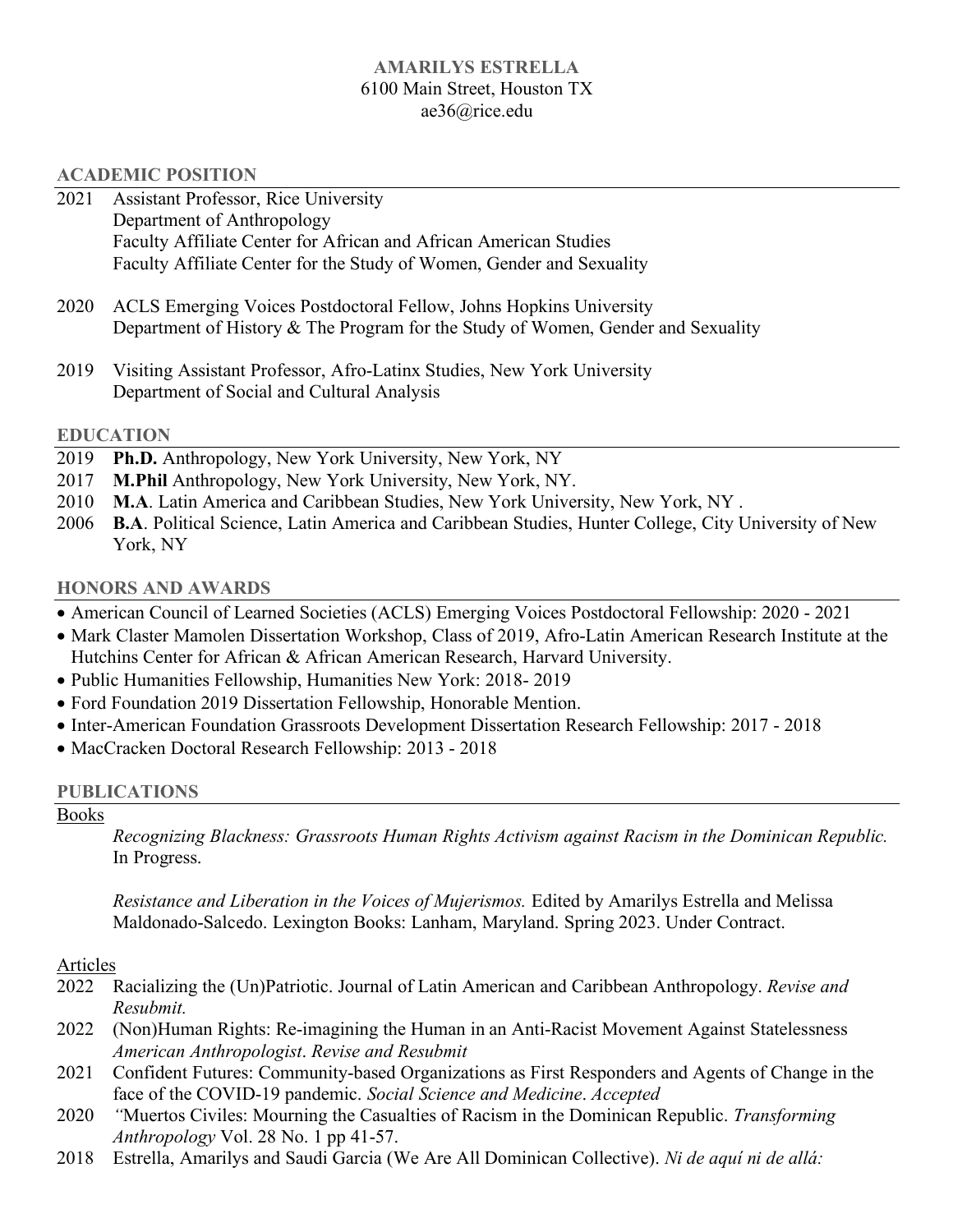*Denationalization and Mass Deportation between the United States and the Dominican Republic*. Emisferica. Vol 14. Issue 1. 2018.

2018 Stand with Dominicans Challenging Anti-Blackness in the D.R. [https://cassiuslife.com/57477/dominicans-challenging-anti-blackness/](https://cassiuslife.com/57477/dominicans-challenging-anti-blackness) Blogs 2018 Cruz, Kleaver, Amarilys Estrella and Yanilda Gonzalez. 2018. Aqui y Alla: The Diaspora Needs to

- 2020 "Black Latinx Encuentros: Embodied Knowledge and Reciprocal Forms of Knowledge Sharing" coauthor Meryleen Mena. Footnotes. July 1, 2020. <https://footnotesblog.com/2020/07/01/guest-post-black>latinx-encuentros-embodied-knowledge-and-reciprocal-forms-of-knowledge-sharing/
- 2019 crossroad-of-death/. November 7, 2019. "El Cruce de la Muerte: Fieldwork and Carework at the Crossroad of Death." Trauma and Resilience Series. <https://anthrodendum.org/2019/11/07/el-cruce-de-la-muerte-fieldwork-and-carework-at-the>-

Book Reviews

 2015 Book Review. Abreu, Diogenes. 2015. "Sin haitianidad no hay dominicanidad: Cartografia de una identidad que se bifurca. [Without Haitianness there is no Dominicanness: Cartography of a Bifurcated  Identity]" *Black Scholar Journal.* Special Issue Volume 45. May 2015. Pp. 69-70.

# **TEACHING EXPERIENCE**

| <b>Department of Anthropology, Rice University</b>                                                  |             |
|-----------------------------------------------------------------------------------------------------|-------------|
| Black Decolonial Feminisms in the Americas                                                          | Fall 2021   |
| Introduction to Socio-cultural Anthropology                                                         | Spring 2022 |
| History Dept/Women, Gender, and Sexuality Program, Johns Hopkins University, Postdoctoral Fellow    |             |
| Black & Decolonial Feminisms in the Americas                                                        | Spring 2021 |
| Zora Neale Hurston: Ethnography as Method                                                           | Spring 2021 |
| Department of Social and Cultural Analysis, New York University, Visiting Assistant Professor       |             |
| Afro-Latinxs in the City: Ethnographic Approaches                                                   | Fall 2019   |
| Afro-Latinx Culture and History                                                                     | Fall 2019   |
| <b>Afro-Latinx Feminisms</b>                                                                        | Spring 2020 |
| Theory & Practice: Internship Program;                                                              | Spring 2020 |
| Graduate Independent Study: Human Rights: Addressing Racial Divides                                 | Spring 2020 |
| Undergraduate Honors Thesis: Affective Labor of Family Day Care Providers                           | Spring 2020 |
| Department of Latin American and Latino/a Studies, City College, CUNY, Instructor                   |             |
| Race, Gender, and Latinidad                                                                         | Spring 2019 |
| Department of Anthropology, New York University, Instructor                                         |             |
| Program for Residency Education, Community Engagement, and                                          | Winter 2019 |
| Peer support Training (PRECEPT)                                                                     |             |
| <b>History Department, New York University, Instructor</b>                                          |             |
| The African Diaspora                                                                                | Fall 2018   |
| Department of Anthropology, New York University, Instructor                                         |             |
| Introduction to Anthropology: Human Society and Culture                                             | Spring 2016 |
| <b>RESEARCH EXPERIENCE</b>                                                                          |             |
| New York City. Participant observation. Provide ethnographic training and<br>April 2019 - June 2021 |             |

supervision of community researchers at four community organizations under the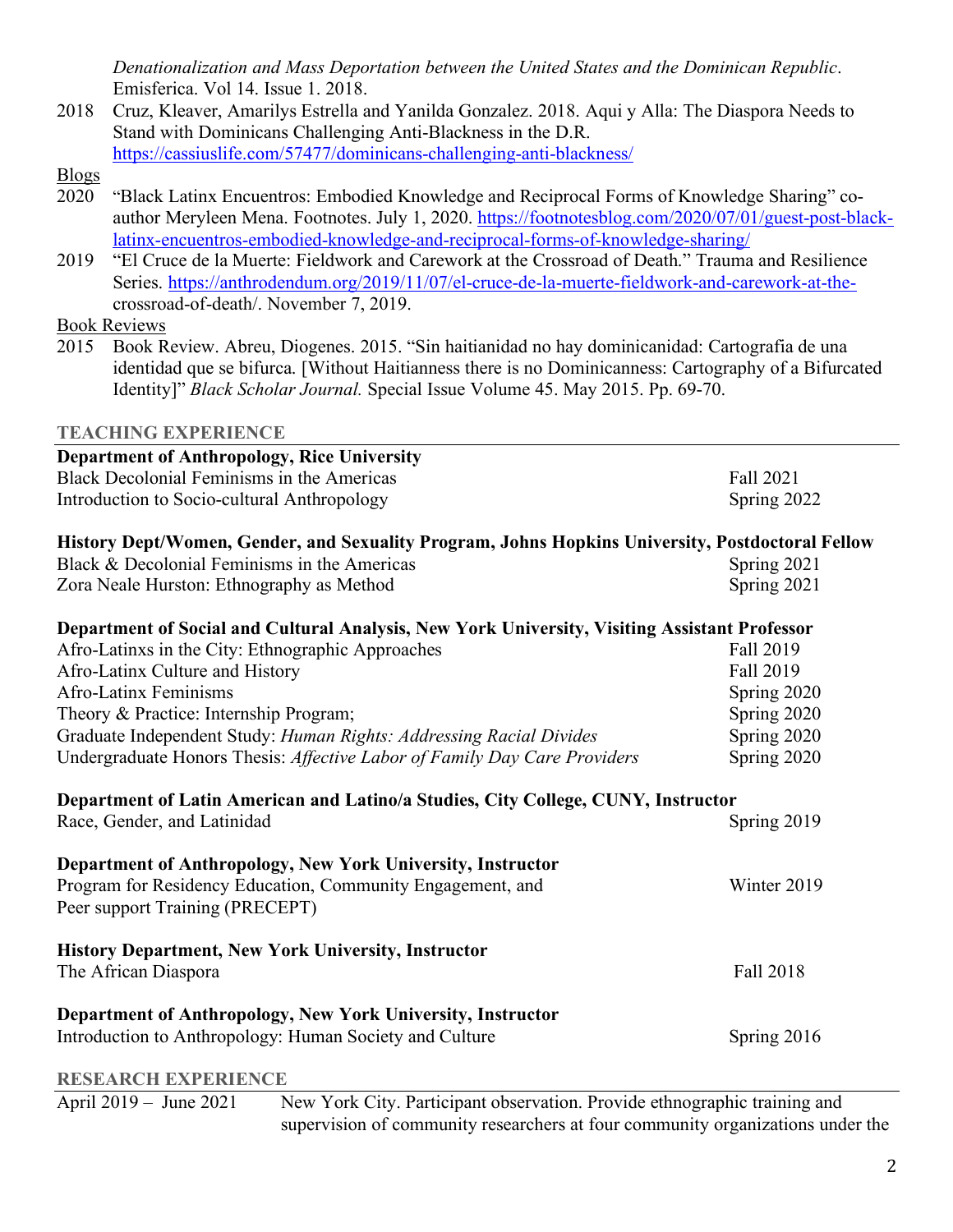Confident Futures project supported by the Robert Wood Johnson Foundation.

 2015 – 2018 Dominican Republic, dissertation research. Participant observation, interviews and archival research with human rights organizations and anti-racism activists.

# **INVITED GUEST LECTURES**

- 2022 Cornell University, Program for Latin American and Caribbean Studies.
- 2022 University of Kentucky, African Diaspora Course.
- 2002 University of Pennsylvania, Center for Africana Studies. Afro-Latinx Studies Series.
- 2021 Bates College AfroLatinx Diasporas in the United States October 21, 2021.
- 2021 Distinguished Lecture, Statistical Training and Research Techniques Program, School of Social Sciences, Rice University. October 8, 2021.
- 2021 Princeton University, Program in Latin American Studies. Battling Borders in the Americas Course Invitation, October 5, 2021.
- 2021 Department of Anthropology, Johns Hopkins University. "Ghosts, Zombies and The Possibility of Life: Human Rights Activism against Racism in the Dominican Republic." April 2021.
- 2021 Intimacies: Black Feminist *Desahogos* in Anti-Racist Activism." March 2021. Program for the Study of Women, Gender and Sexuality. Johns Hopkins University. "Interrogating
- Americas." February 2021. 2021 Stanford University, Department of Anthropology. Guest lecture for "Black Political Struggles in the
- 2020 2020 Rutgers University, Center for Latin American Studies. Public Lecture "Muertos Civiles" Oct 2020.
- 2020 November 2020. Johns Hopkins University. Guest Lecture for Health and Society in Latin America  $\&$  the Caribbean
- 2020 Brooklyn College, City University of New York. "Transnational Solidarity" Guest Lecture for Latinx Diasporas in the US. November 2020
- 2020 Black World and Latin America in a Globalizing World Seminars, Johns Hopkins University. Guest Lecture. "(Non)Human Rights: Re-imagining the Human in an Anti-Racist Movement Against Statelessness." November 2020.
- 2020 of Crisis." October 2020. 2020 Graduate Student Working Group, Latinx Project at NYU. Guest Speaker for three-part series "In Times
- 2020 Civiles: Slow Death." September 2020. New York University, Department of Anthropology. Guest Lecture Cultures of Biomedicine. "Muertos
- 2020 City College, City University of New York. Guest lecture. Black Latina Feminisms in the Americas: "Dominican Feminisms." April 2020.
- 2018 University of Chicago School of Social Work Administration. Social Intervention: Programs and Policies. Guest lecture on human rights activism. April 2018.
- 2015 New York University Guest lecture. Cultures and Contexts: The Caribbean. "Dominican Racial Identity through Space and Time. November 2015.
- 2015 Legal Issues in the Dominican Republic: "Why are Dominicans of Haitian Descent being Expulsed?" September 2015. New York University, Center for Latin American and Caribbean Studies. Teach-In on Contemporary

## **PANELS ORGANIZED**

- 2022 Caribbean Studies Association. Bittersweet Sea: Placemaking through Anticolonial Black Futures
- 2021 Latin American Studies Association. "Beyond Academia: Engaged Scholarship and Activism in Latin America." Guadalajara, Mexico. May 2020 (rescheduled for 2021 due to COVID-19 global pandemic)
- 2019 American Anthropological Association "When Human Rights Fail: Human Rights on the Ground (Part 1)" Co-organized with Nathan Madson. Vancouver, Canada. November 2019.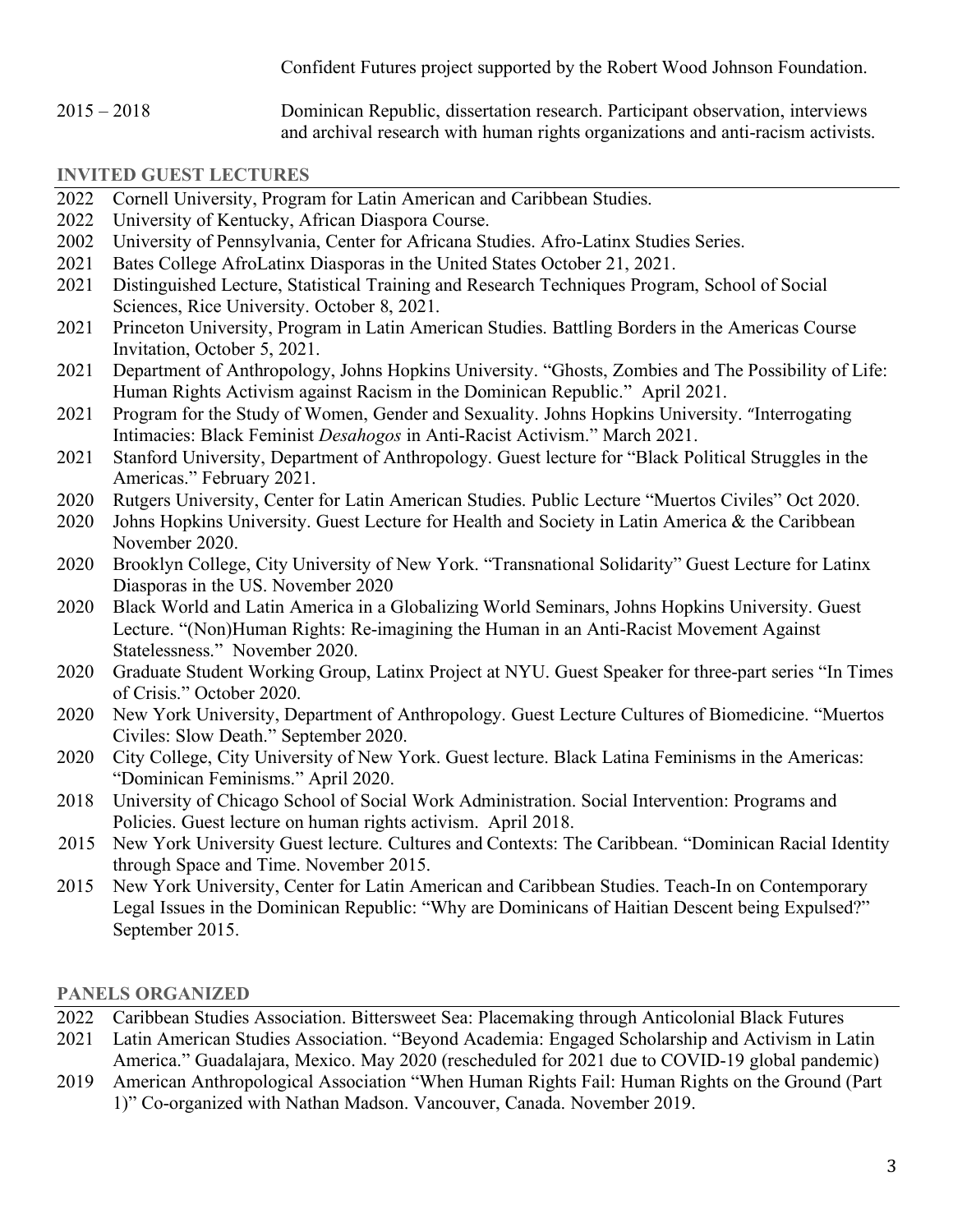- 2019 American Anthropological Association "When Human Rights Fail: Gendered Perspectives (Part 2)" Co-organized with Nathan Madson. Vancouver, Canada. November 2019.
- 2018 American Anthropological Association "Above, Below and In-Between: Challenges to Scaling and Translating Universalist Projects within Local Contexts." Co-Organized with Schuyler Marquez. San Jose, CA. November 2018

# **PAPERS / PRESENTATIONS**

- 2022 Black Cultural Activism, Gender and Space in Contemporary Latin America. Latin American Studies Association Conference. San Francisco, May 2022.
- Anthropological Association. November 2021. 2021 Embodying Reciprocity: Relationality and Redistribution in the Practice of Anthropology. American
- 2021 Solidarities: A Conversation on the concept of practice of Solidarity, Abolition, and Relations Across Difference. – Electric Marronage. Michigan State University. May 2021
- 2021 City University of New York. April 2021 Public Facing Research. Latin American, Iberian, and Latino Cultures Department. Graduate Center,
- 2021 and Citizenship." Symposium March 2021. The Crown Family School of Social Work, University of Chicago. "Global Struggles for Democracy
- 2021 Black Women Radicals "In Honor of Andaiye: A Conversation on Caribbean Feminist Organizing and Advocacy" February 2021.
- Advocacy" February 2021. 2019 Latin American Studies Association. Methodological Inclusion: On conducting fieldwork in Latin America with NGOs and Grassroots Organizations. May 2019
- 2019 Latin American Studies Association. "Between the Dead and the Living: The Significance of Zombies, Ghosts and 'Muertos Civiles' for Black Haitian-Dominican Activists in the Dominican Republic" Boston. May 2019
- 2019 Intimacies." Harvard University. May 2019 Global Dominicanidades: New Approaches to Dominican Studies in the 21<sup>st</sup> Century. "Interrogating
- 2018 American Anthropological Association. "Es Mi Derecho / It's My Right: The Role of Human Rights in Anti-Racist Movements." San Jose, CA. November 2018
- 2018 Manhattan Neighborhood Network El Barrio Firehouse Community Media Center. Who's Streets?! Organizing in NYC. Panelist representing the activist work of We Are All Dominican. Youth Media Center Summer Program. August 2018.
- 2018 Tepoztlán Institute for the Transnational History of the Americas "Between the Dead and the Living: The significance of zombies, ghosts and *muertos civiles* in an anti-racist human rights movement in the Dominican Republic." Tepoztlan, Mexico. July 2018
- 2018 Caribbean Studies Association "Between the Dead and Living: Human Rights in an Anti-Racist Movement," Havana, Cuba. June 2018
- 2018 American Anthropological Association. "Muertos Civiles": Mapping Resistance against the Figurative and Literal Casualties of Racism in the Dominican Republic; Washington D.C., November 2017
- 2016 Caribbean Studies Association, "Transnational Blackness: Constructing a Social Movement against Anti-Black Racism within and across Dominican Boundaries." Port au Prince, Haiti. June 2016
- 2016 Transnational Hispaniola III, Training Module on Transnational Digital Activism; Port au Prince, Haiti. June 2016.
- 2015 American Anthropological Association, Racializing the (Un)Patriotic: Reconfiguring the Boundaries of the Dominican Racial Imaginary; Denver, CO. November 2015
- 2014 Dominican Studies Association Conference, Paper Presentation: Policing Dominican-ness: Demarcating the Social Imaginary; Naugatuk Valley, CT. May 2014

# **MODERTAED PANELS**

2021 Anthropological Association. November 2021. Global Approaches to Migration and Latinx Communities: Intra-Community Voices. American